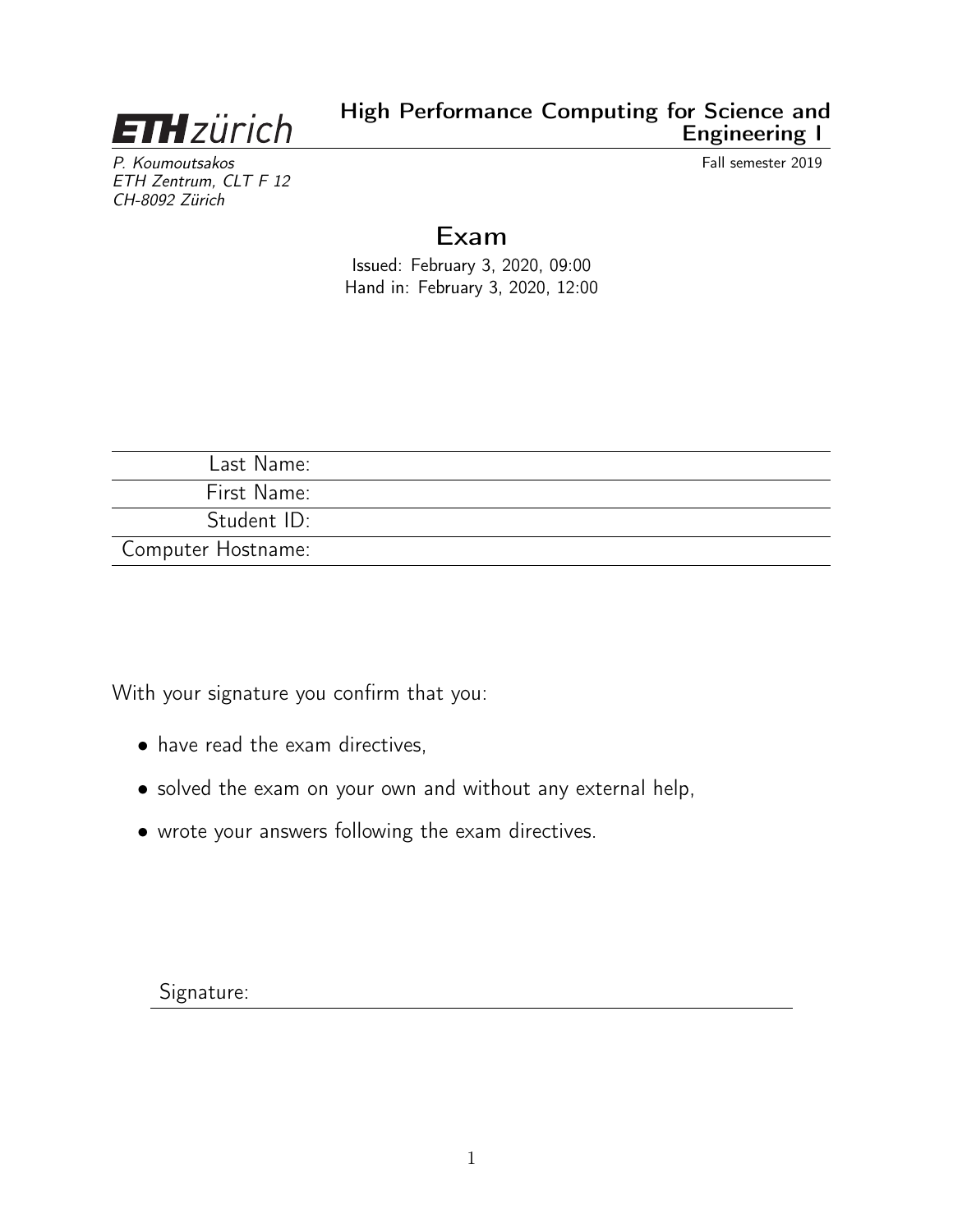# Grading table

| Question   | Maximum score | Score | TA <sub>1</sub> | TA <sub>2</sub> |
|------------|---------------|-------|-----------------|-----------------|
| Question 1 | 20            |       |                 |                 |
| Question 2 | 25            |       |                 |                 |
| Question 3 | 25            |       |                 |                 |
| Question 4 | 20            |       |                 |                 |
| Question 5 | 25            |       |                 |                 |
| Question 6 | 20            |       |                 |                 |
| Question 7 | 20            |       |                 |                 |

## You can solve the questions in any order.

NOTE: your final grade will be determined from the grade of  $this$ exam AND from your homework bonus (when applicable).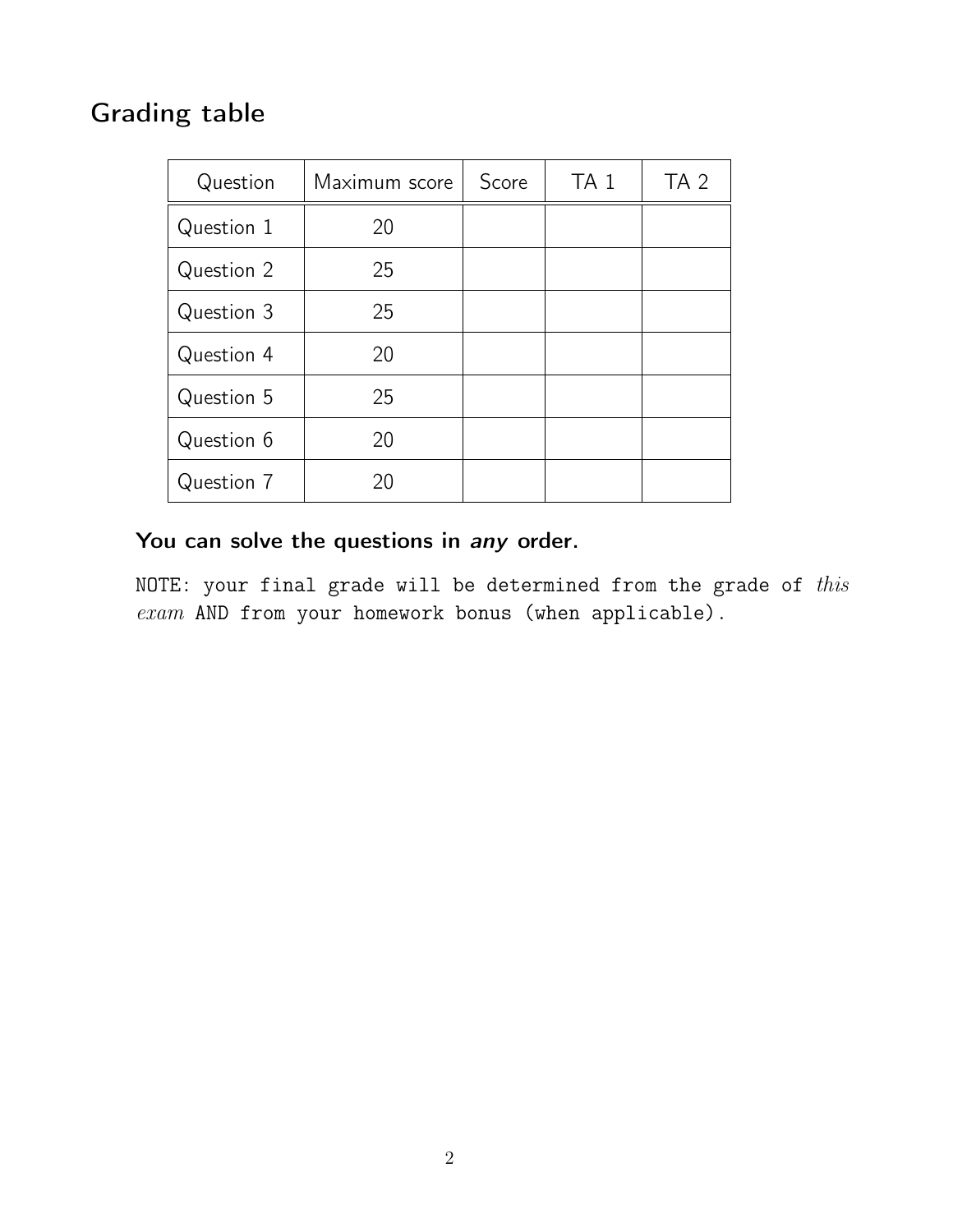### Question 1: Parallel Scaling (20 points)

a) You are given a parallel code that computes the product of two square matrices of size N:

$$
C = AB,\tag{1}
$$

where  $A, B, C \in \mathbb{R}^{N \times N}$ .

Given the execution time depending on  $N$  and the number of processors  $P$ , draw four points of the weak scaling efficiency using the data for  $N = 100$ and  $P = 1$  as reference. Label the axes.

|                | runtime [ms] |         |           |           |  |  |
|----------------|--------------|---------|-----------|-----------|--|--|
| $\overline{P}$ | $N = 100$    | $N=200$ | $N = 300$ | $N = 400$ |  |  |
| 1              | 10.0         | 81.0    | 272.0     | 644.0     |  |  |
| $\overline{2}$ | 5.5          | 42.0    | 137.0     | 323.0     |  |  |
| 4              | 2.8          | 21.0    | 68.0      | 163.0     |  |  |
| 8              | 1.4          | 11.0    | 35.0      | 84.0      |  |  |
| 16             | 1.0          | 6.0     | 18.0      | 43.0      |  |  |
| 27             | 0.9          | 5.0     | 12.0      | 28.0      |  |  |
| 64             | 0.8          | 4.9     | 10.0      | 15.0      |  |  |

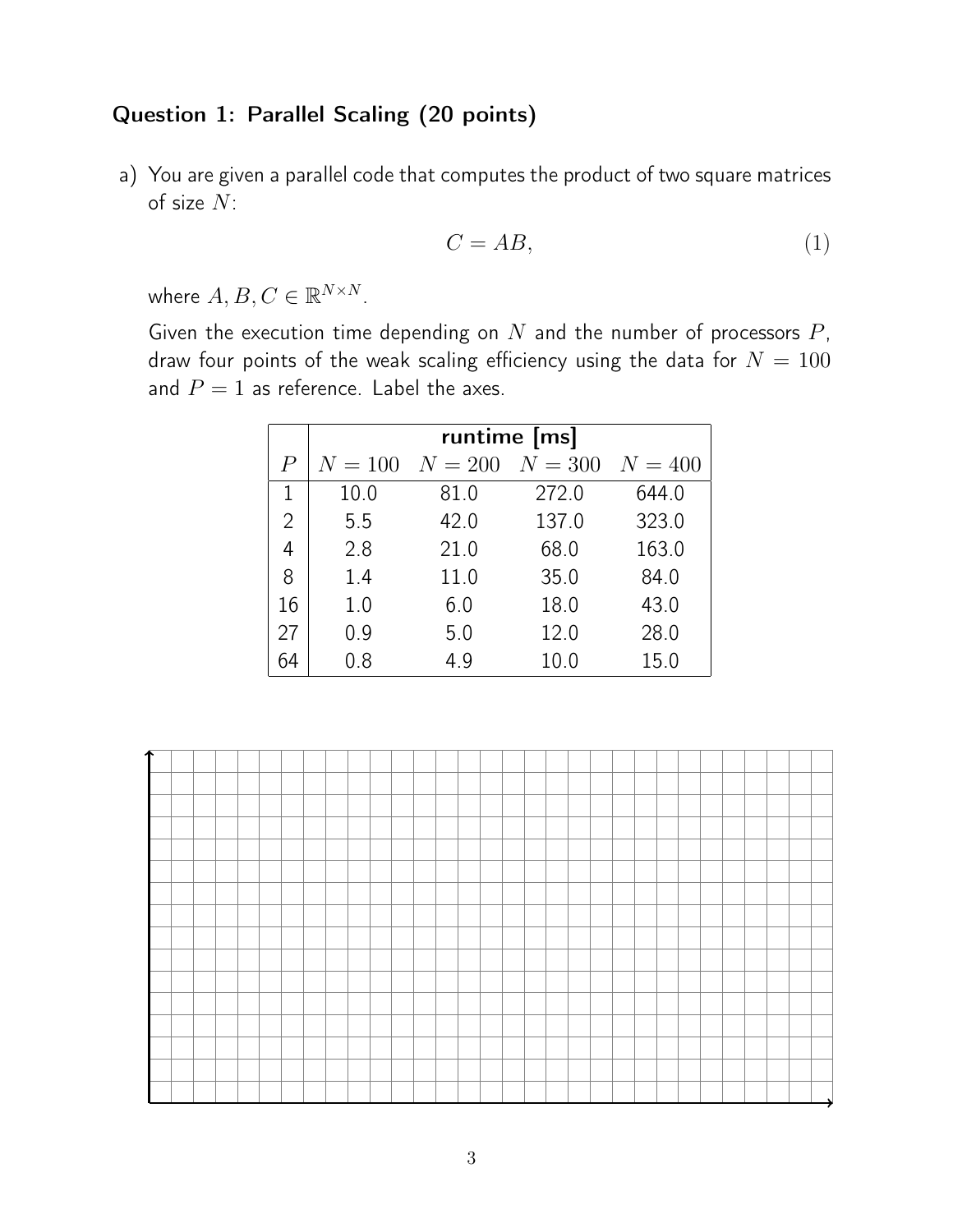b) You are given two variants of the matrix-matrix multiplication described above, both parallelized using MPI. The first variant, Naive MPI, performs communication and computation operations in two different phases, achieving no overlap between them. The second one, Overlapped MPI, on the other hand, uses non-blocking communication and it has been optimized to overlap computation with communication. After benchmarking the performance of both variants, you produce the following size scaling plot:



The size scaling reports the floating point performance as a function of the problem size  $N$  running on 512 supercomputer nodes (16k cores). You are told by the author's code that the variants' running time reflects the following formulae:

$$
T_{\text{naive}}(N) = T_{\text{computation}}(N) + T_{\text{communication}}(N) + T_{\text{startup}},\tag{2}
$$

$$
T_{\text{overlap}}(N) = \max\left\{T_{\text{computation}}(N), T_{\text{communication}}(N)\right\} + T_{\text{startup}},\tag{3}
$$

where  $T_{\mathsf{computation}}(N) \propto N^3$  represents the time to compute a submatrix multiplication,  $T_{\mathsf{commmu}$ ication $(N) \propto N^2$  represents the time spent in communication among neighboring ranks and  $T_{\text{startup}}$  is a positive constant representing the minimum time to create and push MPI messages.

Using this information, provide a succinct justification of the observed behavior:

- i) Why does the overlap variant generally perform better than the naive variant?
- ii) Why does the performance increase for both variants as problem size also increases?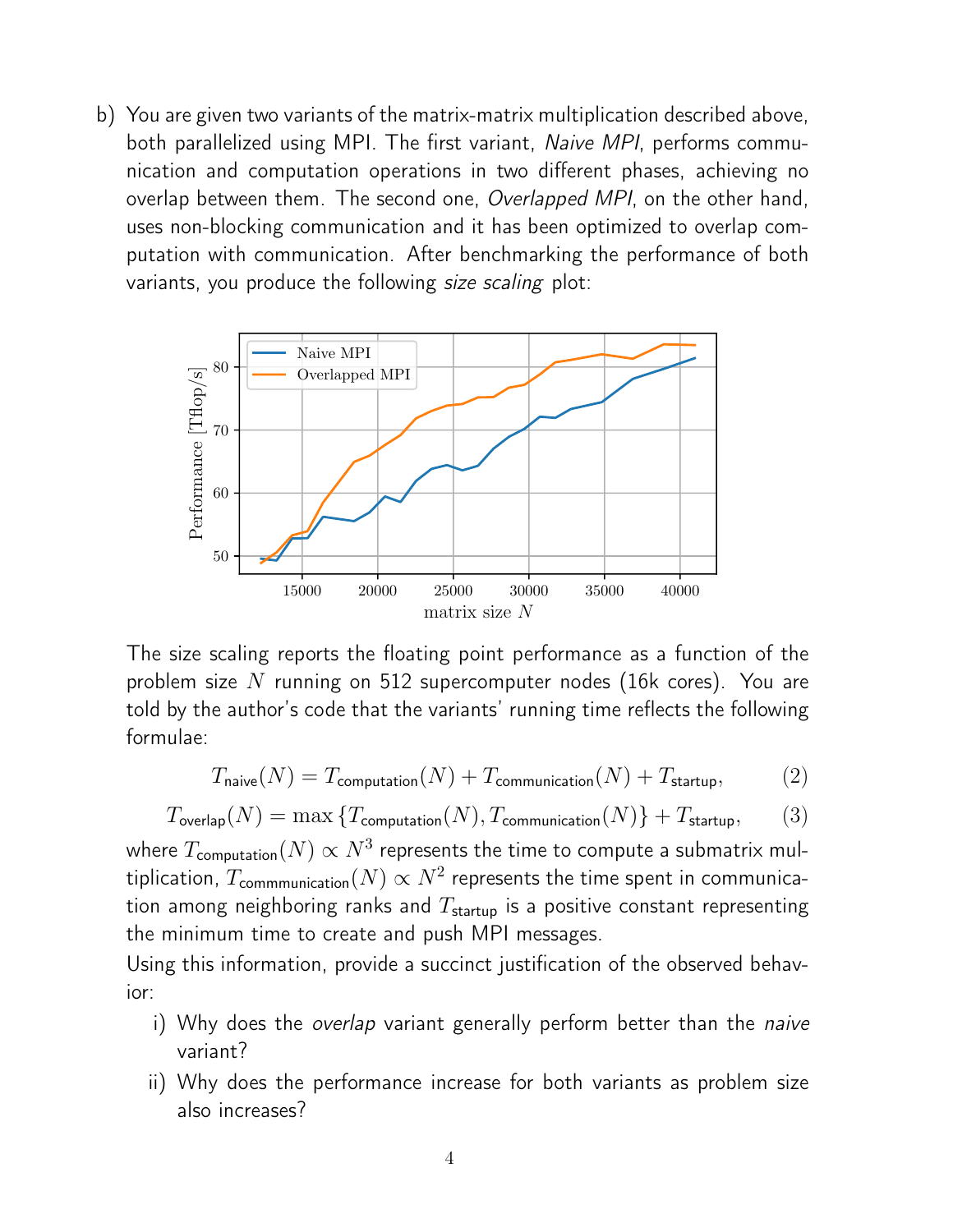- iii) Why is the performance so low for both variants when using a small N  $({\sim 12000})$ ?
- iv) Why does the performance gap between the two variants become smaller towards large N (∼ 40000)?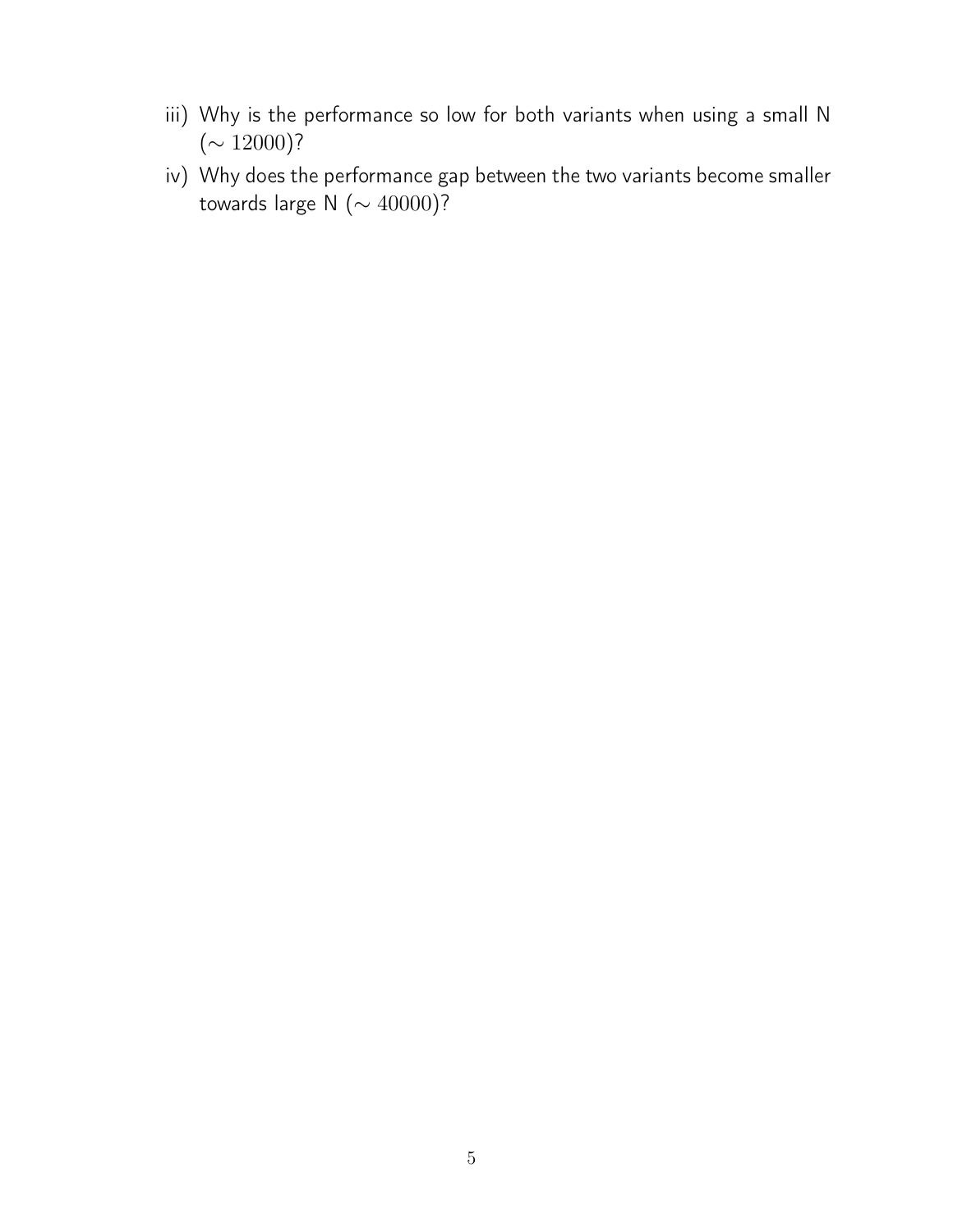#### Question 2: Particles and Grids (25 points)

We wish to compare Eulerian and semi-Lagrangian numerical methods and their HPC advantages and drawbacks using as an example the 1D advection equation for a field  $q(x, t)$  with a constant velocity a

<span id="page-5-0"></span>
$$
\frac{\partial q}{\partial t} + a \frac{\partial q}{\partial x} = 0 \tag{4}
$$

and initial condition  $q(x, t = 0) = q_0(x)$  on the domain  $(-\infty, \infty)$ .

In an Eulerian frame the numerical solution of this equation can be obtained by a finite difference method. Space is discretized with a uniform grid of step size  $h$ and time with a uniform time step  $\Delta t$ . The quantity  $q_i^n \approx q(x_i,t^n)$  approximates  $q$  at grid node  $x_i$  on time  $t^n$ . The solution at  $t^{n+1} = t^n + \Delta t$  can be obtained by various schemes, for example the first order upwind scheme for  $a > 0$ 

<span id="page-5-3"></span>
$$
q_i^{n+1} = q_i^n - \lambda (q_i^n - q_{i-1}^n), \tag{5}
$$

where  $\lambda = a \Delta t / h$  is the CFL number.

In a Lagrangian frame we solve Equation [\(4\)](#page-5-0) using particles that are advected and remeshed on a uniform grid. The field  $q(x, t)$  can be approximated by N particles, with strength  $Q_p$ ,  $p = 1, ..., N$ , initially distributed on equidistant locations  $x_p$ with a spacing h along the x-axis. The particle strength can then be defined as  $Q_p = q(x_p, t = 0)h$  and the field is approximated as

$$
q^{h}(x,t) = \sum_{p=1}^{N} Q_{p}(t) \,\delta(x - x_{p}(t))
$$
\n(6)

where  $\delta$  is the Dirac delta functional.

In a purely Lagrangian particle method the field  $q$  evolves by evolving the particle strengths and locations by a set of ordinary differential equations

<span id="page-5-1"></span>
$$
\frac{\mathrm{d}Q_p}{\mathrm{d}t} = 0\tag{7}
$$

<span id="page-5-2"></span>
$$
\frac{\mathrm{d}x_p}{\mathrm{d}t} = a.\tag{8}
$$

In a semi-Lagrangian particle method the particles are advected by one time step and then their strengths are projected onto a uniform grid with spacing  $h$ . The steps to evolve the particles in a semi-Lagrangian method are as follows: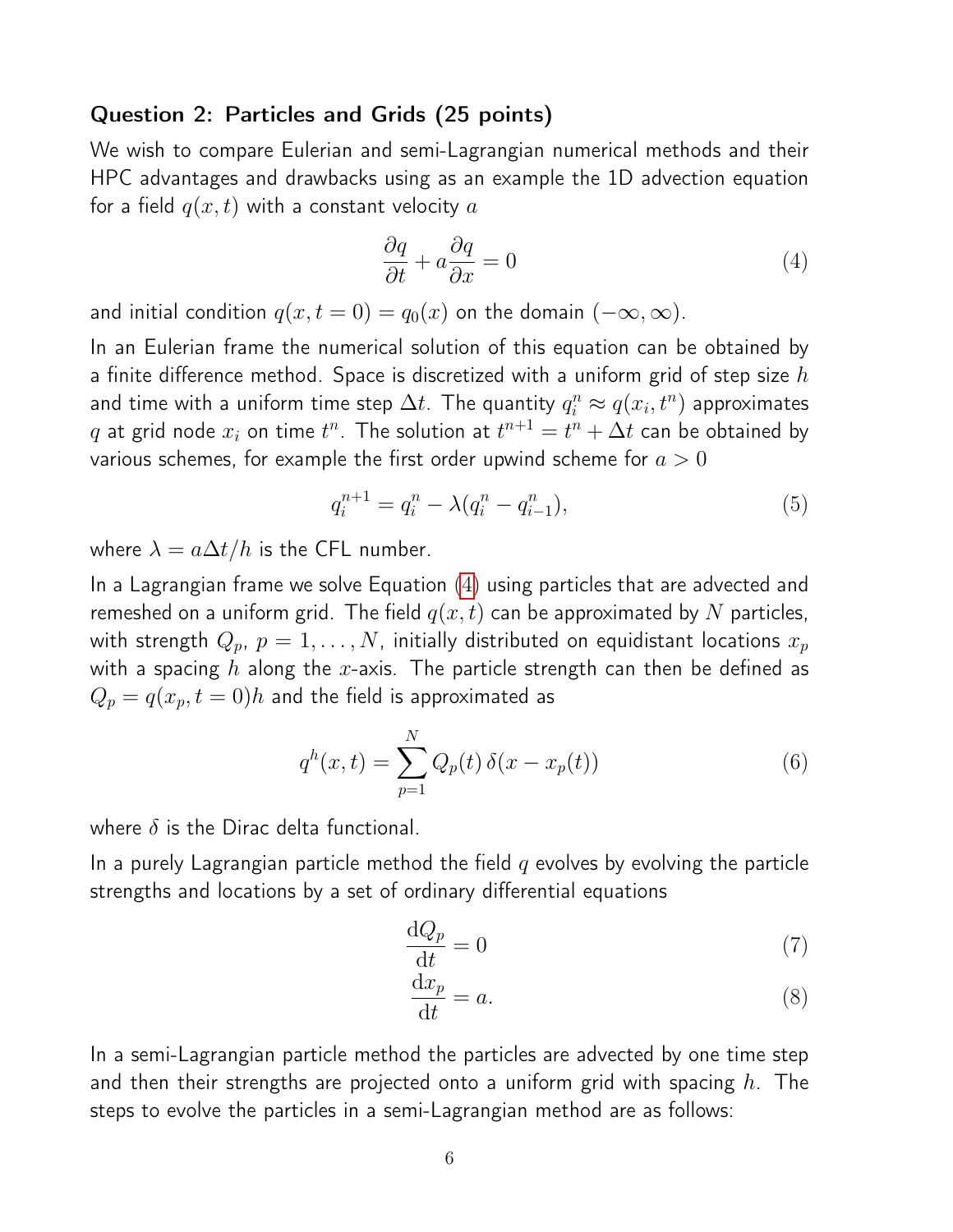- 0. Initialize the point particles and strengths.
- 1. Evolve the discretized Equations [\(7\)](#page-5-1) and [\(8\)](#page-5-2) by one time step  $\Delta t$ .
- 2. Remesh/project the strength of the advected particles onto a grid with uniform spacing  $h$  so that moments  $M_m = \int q(x,t) x^m dx$  of the pre-remeshed and remeshed fields are conserved. After remeshing the "old" particles are discarded and the "new" particle set is located on the grid nodes with the remeshed strengths.
- 3. Continue with step 1.
- a) Advect the particles for one time step  $\Delta t$ . Use an explicit Euler time integrator and maintain the CFL condition (i.e.  $|\lambda| < 1$ ). Justify the choice of an explicit Euler integrator for this equation.

In the following assume  $a > 0$ .

b) After the advection step, remesh/redistribute the particle strength  $Q_p$  carried by particle  $p$  at position  $x_p$  and at time  $t^{n+1}$  to its *two nearest* grid points. Derive the interpolation weights for the grid nodes.

Hint: Ensure that the new particle weights conserve the moments  $m \in \{0, 1\}$ of the field  $q$ .

- c) Change your perspective from particles to grid nodes: Express the evolution of the particle strengths for a grid node  $x_i$  over time. What do you observe?
- d) Discuss the parallel implementation of the particle-mesh algorithm you just derived. Compare the parallel implementation of the particle-mesh algorithm to a parallel implementation of the grid-based upwind scheme shown in Equation  $(5)$ .
- e) Discuss advantages and drawbacks of the purely Lagrangian method, the semi-Lagrangian (particle-mesh) method you derived and the finite difference method you were given. For this advection equation which one is the most accurate method?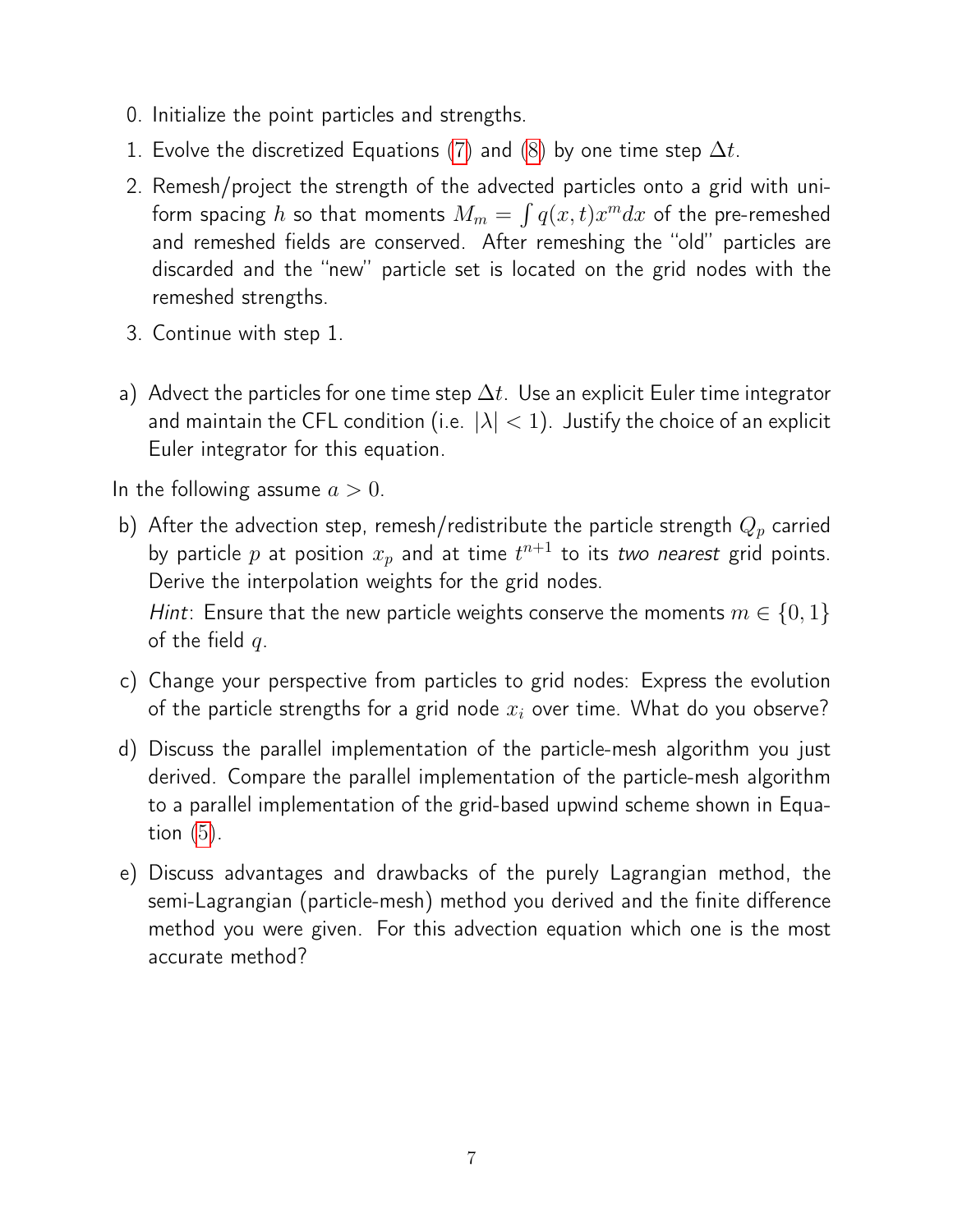#### Question 3: Principal Component Analysis (25 points)

- a) Assume that  $x$  is uniformly distributed in  $[-1, 1]$ . Calculate the second moment  $\mathbb{E}[x^2]$ .
- b) Assume that x is uniformly distributed in  $[-2, 2]$ . How does the second moment  $\mathbb{E}[x^2]$  change? (calculate the value).
- c) You are given a two dimensional dataset plotted in Figure [1,](#page-7-0) where the components x and y are uncorrelated and uniformly distributed, i.e.  $x \sim \mathcal{U}([-2, 2])$ and  $y \sim \mathcal{U}([-1, 1])$ . **Calculate** the data covariance matrix and write down the trivial eigenvectors and eigenvalues. Plot the eigenvectors in the figure.

<span id="page-7-0"></span>

Figure 1

In the following, you are given a collection of  $N = 8$  data points in a two dimen-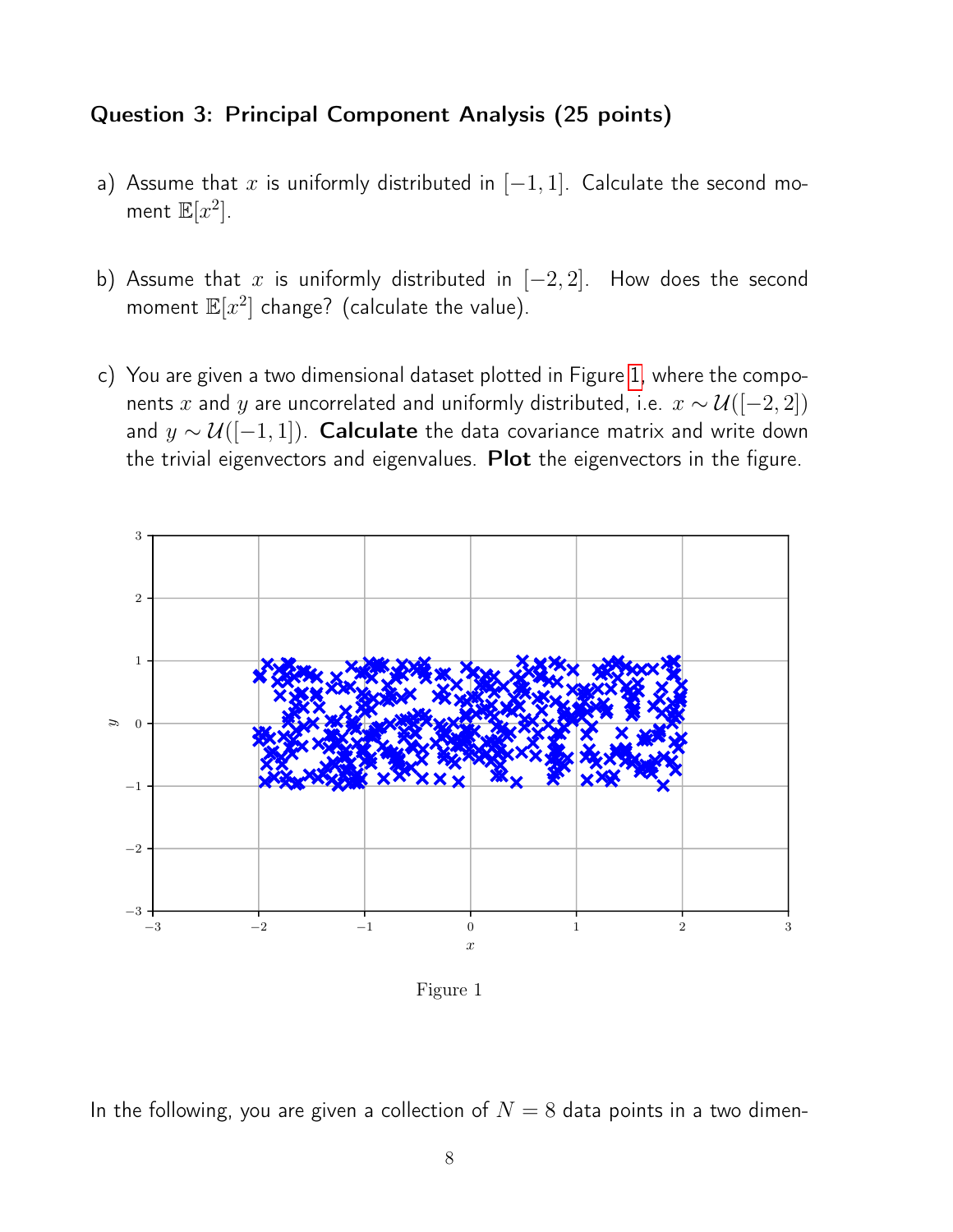sional space:

$$
X = \begin{pmatrix} 1 & 1 \\ 2 & 1 \\ 2 & 3 \\ 3 & 2 \\ 3 & 4 \\ 4 & 3 \\ 4 & 4 \\ 5 & 6 \end{pmatrix},
$$
 (9)

with  $X \in \mathbb{R}^{N \times D}$ , plotted in Figure [2.](#page-8-0)

d) Center the data and calculate the data covariance matrix.

<span id="page-8-0"></span>

Figure 2

e) You are given that the eigenvalues of the covariance matrix are  $\lambda_1 = 4.23$  and  $\lambda_2 = 0.34$ . Compute the principal eigenvector  $\boldsymbol{u}_1$  of the data covariance matrix and sketch it in the figure. Hint: Use the fact that  $Cu = \lambda u$  and  $|\boldsymbol{u}|_2=1$  for an eigenvector, and draw the eigenvector starting from the mean.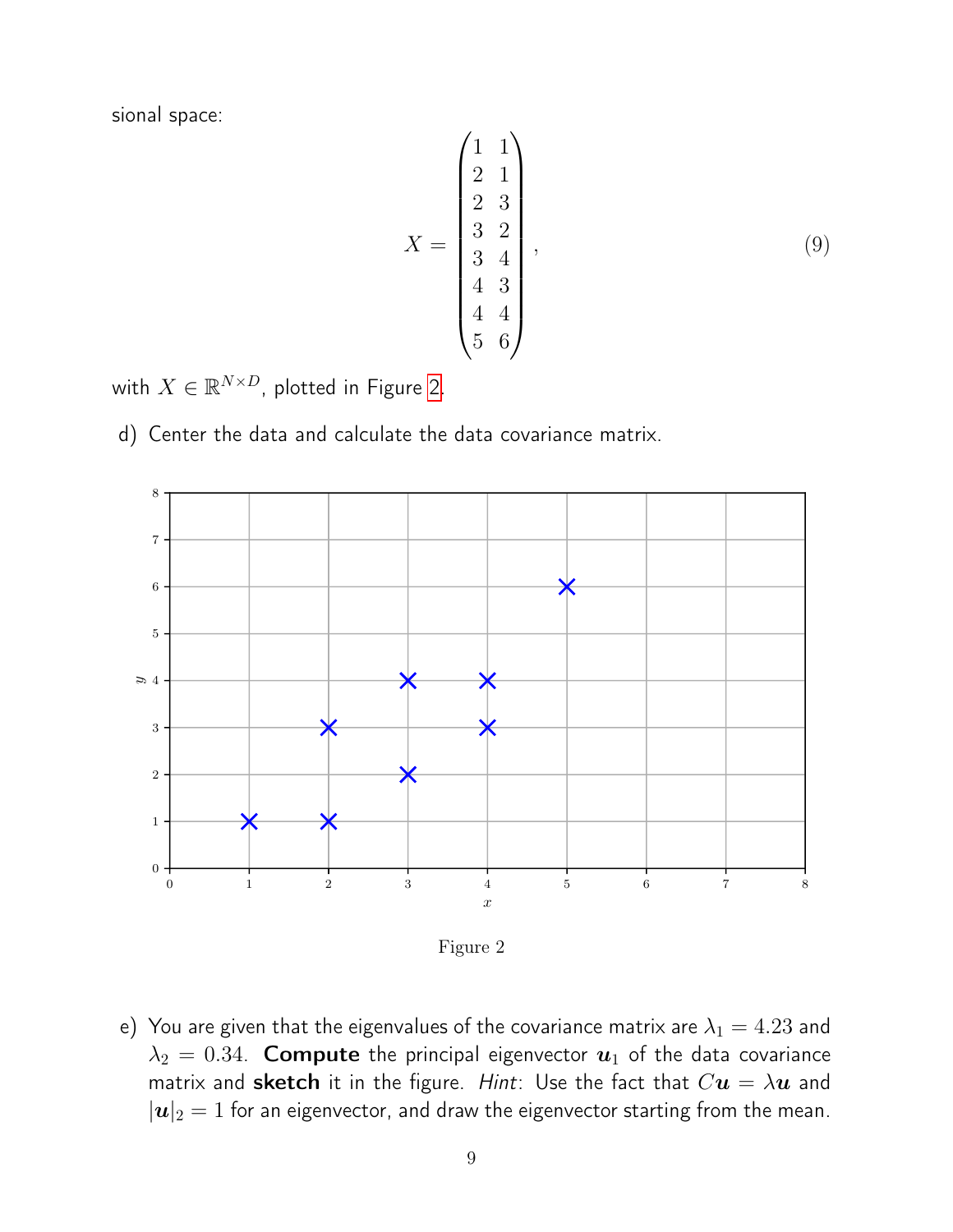- f) If we project the data to a reduced order space using the principal component computed by the first eigenvector of the covariance matrix, how much variance of the data is retained in the reduced order space?
- g) Use the principal component  $u_1$  computed in the previous questions to project the **centered** data in a reduced order subspace. Compute the variance of the data in the original 2-D space, and the variance of the projected data. How much variance (in percentage) is retained in the reduced order space? Does this number agree with the value computed in the previous question, where we utilized the eigenvalues?

*Hint*: Use the unbiased estimator  $\sigma_X^2 = \frac{1}{N-1}$  $\frac{1}{N-1}\sum_{i=1}^N X_i^2$  for the variance for a random variable  $X$ . In multiple dimensions, the total variance is summed across dimensions.

h) The computational cost of many data-driven algorithms (e.g. nearest neighbor search or classification) scales quadratically, i.e.  $\mathcal{O}(N^2)$ , or even cubically  $\mathcal{O}(N^3)$  with the data dimension  $N.$  In the era of big data, many datasets have a large dimensionality rendering the direct application of such algorithms computationally intractable. How can the PCA be used to alleviate the problem? Use at most five sentences.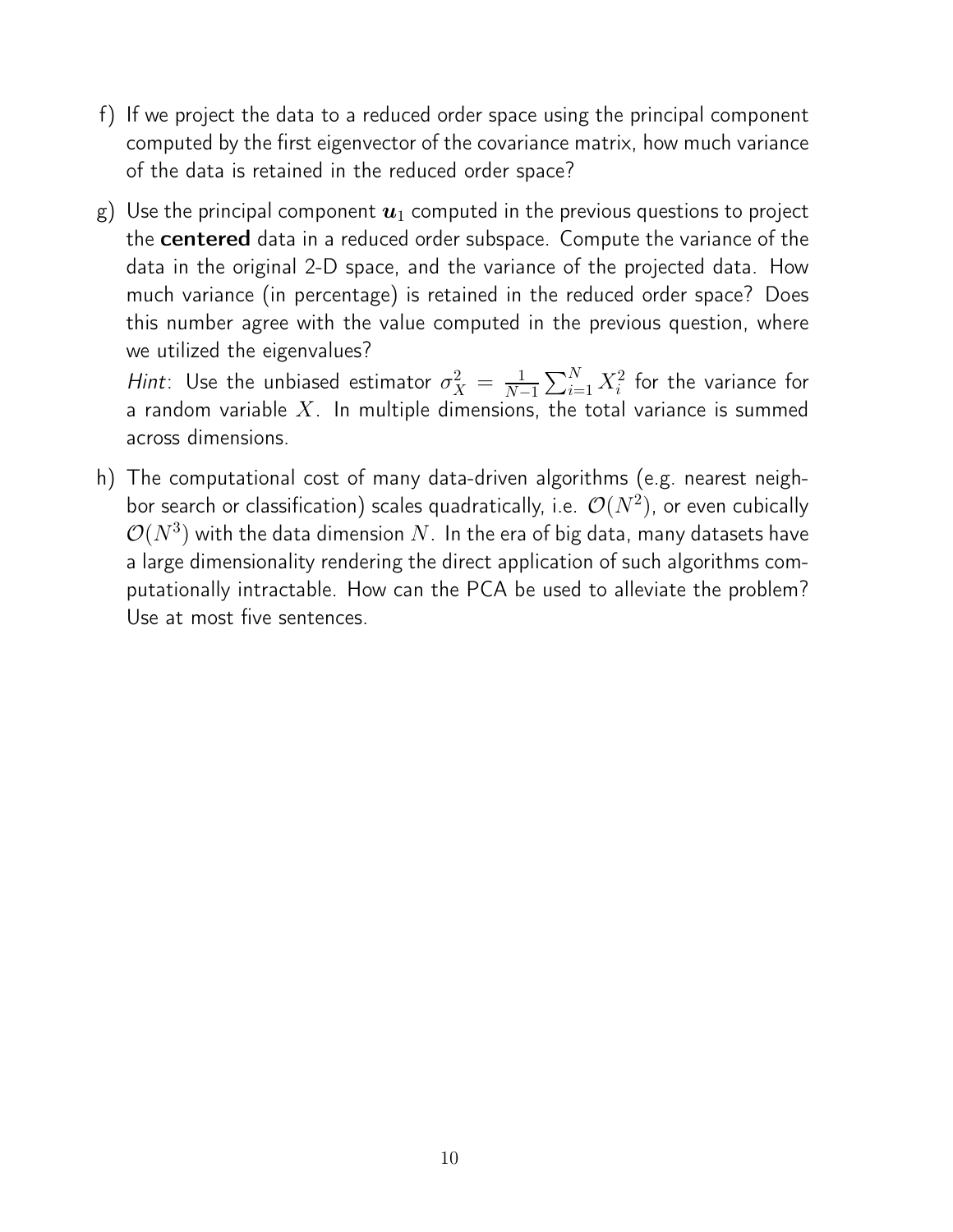## Question 4: Roofline Model (20 points)

- a) Describe in at most five sentences how the roofline model works.
- b) In the lecture we have discussed various forms of parallelism. You are the code development team leader in a company and you have to explain to your executive the steps your team will take to improve the performance of a compute bound code without optimization. List the forms of parallelism your team is going to exploit (in the order you implement them) and explain in one sentence (for each parallel form) why you have chosen it at this position.
- c) We are given two processors  $A$  and  $B$ :

| Processor                              |           | К                   |
|----------------------------------------|-----------|---------------------|
| Frequency                              |           | $2.5$ GHz $2.0$ GHz |
| Cores                                  |           | 16                  |
| Max. Memory Bandwidth 20 GB/s 100 GB/s |           |                     |
| SIMD Register Width                    | $128$ bit | 512 bit             |
| <b>FMA</b> Instructions                | N٥        | Yes                 |

Processor  $B$  is superscalar with a pipeline that supports simultaneous execution of two FMA instructions (fused-multiply-add) in the same cycle. Processor  $A$  is scalar without support for FMA. For processor  $A$  and  $B$ , determine:

- i) The peak floating point performance  $\pi$  for single precision data
- ii) The ridge point  $I_\beta$  given the processor peak floating point performance  $\pi$  and memory bandwidth  $\beta$ .

Draw the roofline ceilings for both processors  $A$  and  $B$  in the plot below. Do not forget to label the axes.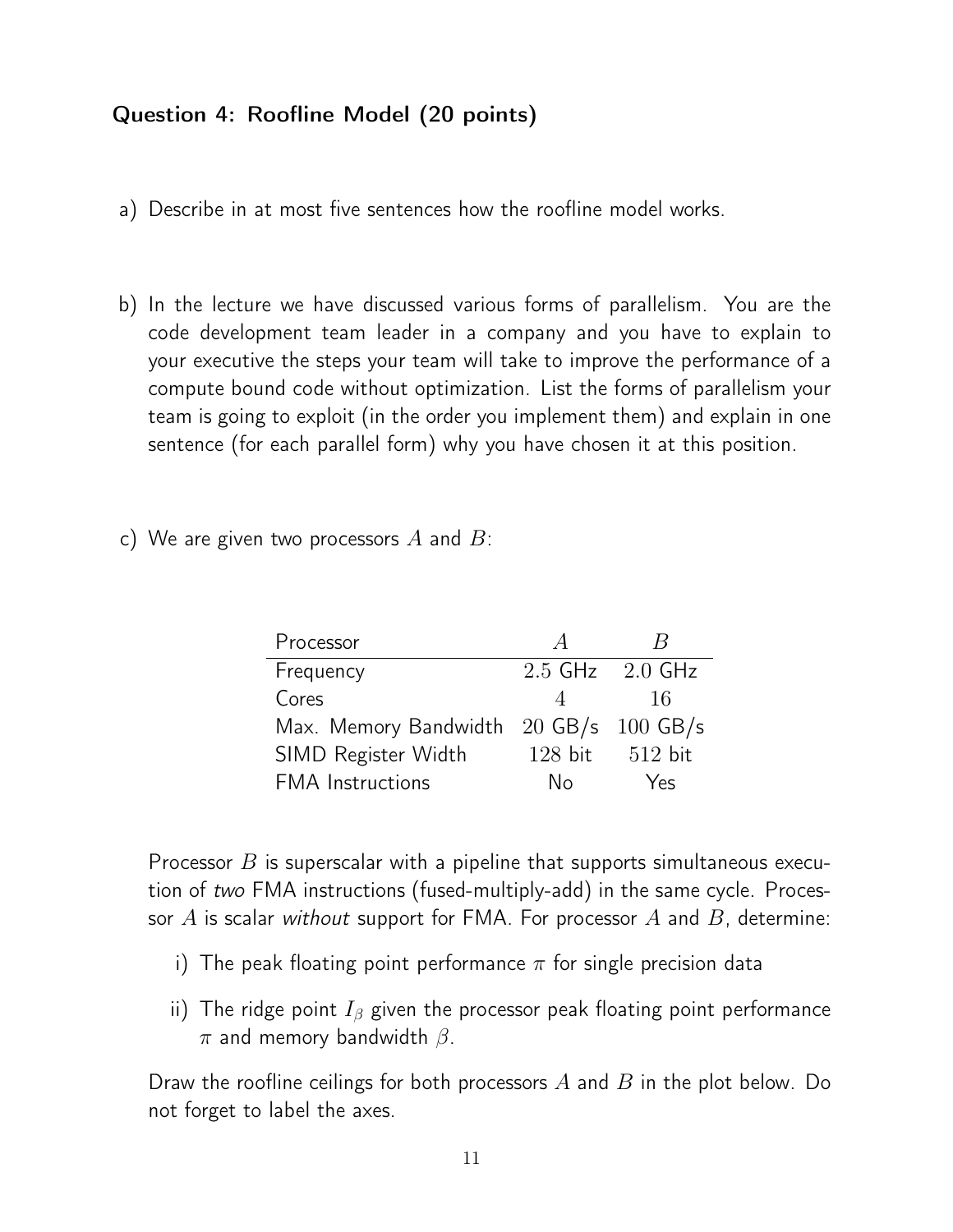

d) The discrete Fourier transform (DFT) of the real signal  $\boldsymbol{x} \in \mathbb{R}^N$  is given by

$$
X_k = \frac{1}{N} \sum_{j=0}^{N-1} x_j \omega_N^{-jk},
$$
\n(10)

where  $\omega_N = e^{\frac{i 2 \pi}{N}}$  is the  $N$ -th root of unity. Assume that  $k=0,1,\ldots,N-1$ and that you have pre-computed the constant factors  $\omega_N^{-jk}$  $N^{-\jmath\kappa}$ . Note that the factors  $\omega_N^{-jk}\in\mathbb{C}$  and the transform  $X_k\in\mathbb{C}$  are  $\mathsf{complex}$  . Complex numbers are stored in memory with a real part and imaginary part, both are individual floating point numbers.

State your further assumptions for the questions below, if you make any.

- i) What is the operational intensity of the DFT in double precision?
- ii) What is the computational complexity of the DFT algorithm.
- iii) The famous fast Fourier transform (FFT; J. Cooley and J. Tukey, 1965) has a complexity of  $\mathcal{O}(N \log_2 N)$ . Compared to your analysis of the DFT, how much faster/slower do you expect the FFT to be for a signal size of  $N = 1024$  elements?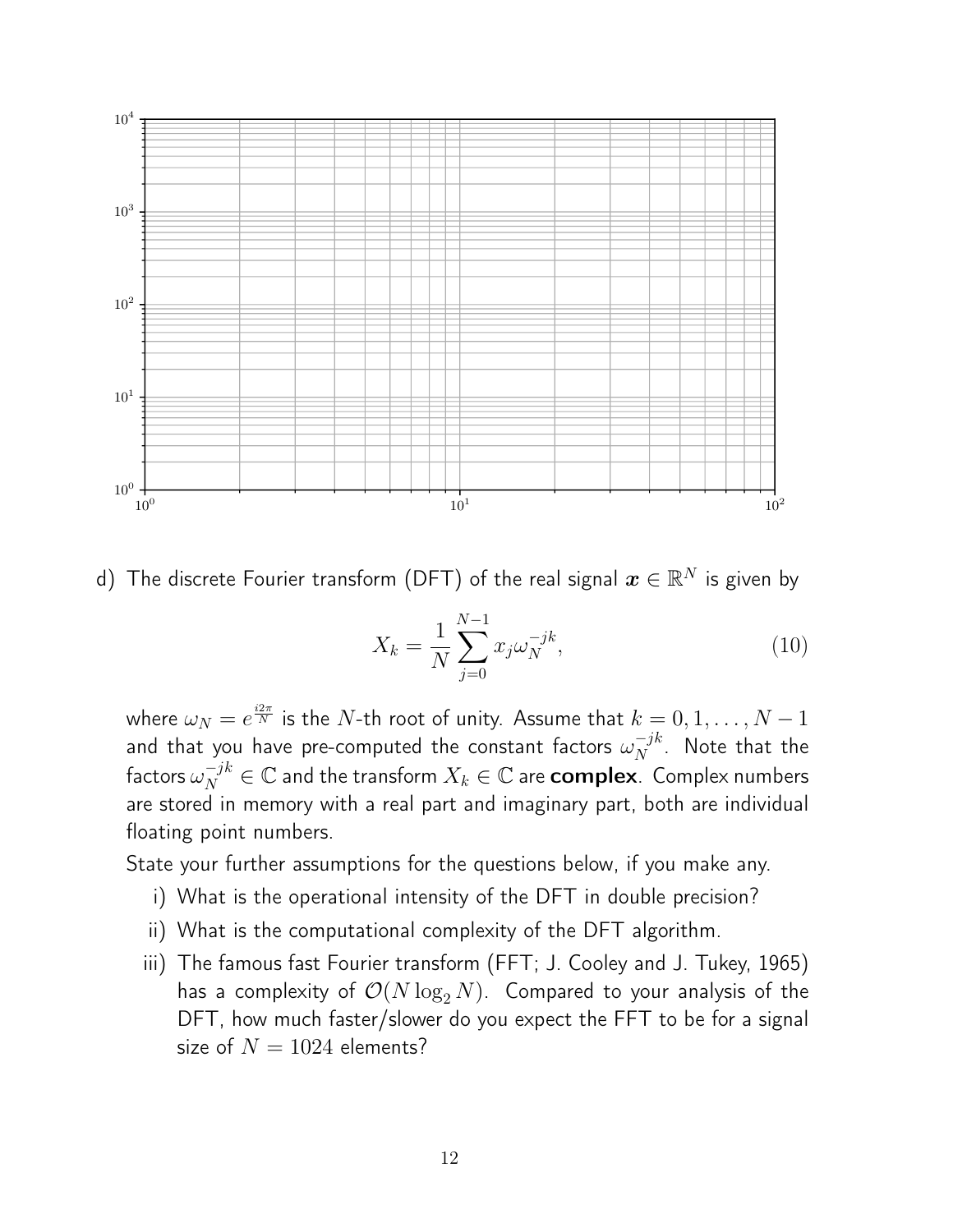#### Question 5: Particle Strength Exchange for advection (25 points)

Consider the one dimensional advection equation

<span id="page-12-0"></span>
$$
\frac{\partial q(x,t)}{\partial t} + a \frac{\partial q(x,t)}{\partial x} = 0 \tag{11}
$$

where  $a$  is a constant propagation speed. We are interested in solving Equation [\(11\)](#page-12-0) with the Particle Strength Exchange method.

- a) Starting with a Taylor series expansion of  $q(y, t)$  around point x, derive an expression for the derivative  $\frac{\partial q(x,t)}{\partial x}$  in terms of an integral operator.
- b) We want to approximate  $\frac{\partial q(x,t)}{\partial x}$  up to second order accuracy. What properties should the kernel  $\eta_{\varepsilon}(x)$  satisfy?
- c) Use the mid-point rule to retain a second order accurate approximation, and approximate the integral operator of  $\frac{\partial q(x,t)}{\partial x}$  on particle locations  $x_p$ .
- d) Assume that particles are constrained to a uniform grid with grid spacing  $h$ , and the volume of a particle is  $\text{Vol}_p=h$ . Using the kernel  $\eta_\varepsilon(x)=\varepsilon^{-1}\eta(x/\varepsilon)$ given by

$$
\begin{array}{ccc}\n & & 1 \\
 & \uparrow & \\
 & & 0.5 \\
\hline\n-2 & & -1\n\end{array}\n\qquad\n\begin{array}{c}\n & & \\
 & & \\
 & & \\
 & & \\
 & & \\
 & & -0.5\n\end{array}\n\qquad\n\begin{array}{c}\n & & \\
 & x \\
 & 2\n\end{array}\n\qquad\n\eta(x) = \begin{cases}\n-\frac{1}{2}x, & \text{if } |x| \le 1 \\
0, & \text{otherwise}\n\end{cases}
$$

derive the discretization scheme for the advection Equation [\(11\)](#page-12-0) and relate it to finite differences. Discretize the time derivative using a backward Euler scheme and assume  $\varepsilon = h$ .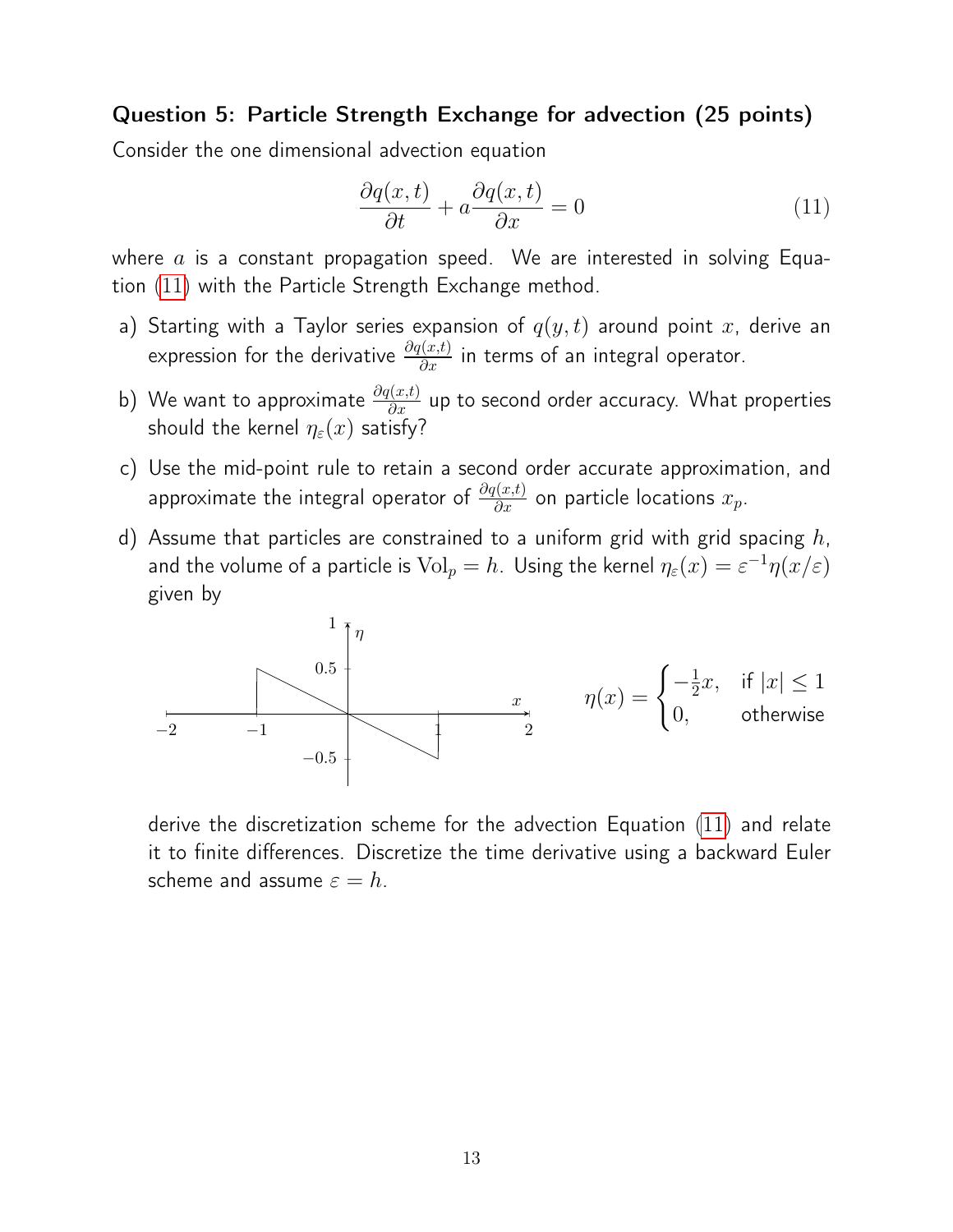## Question 6: Histogram with hybrid MPI  $+$  OpenMP (20 points)

You are studying a mysterious process which generates random samples and you would like to visualize their distribution. Your task is to compute the histogram of these samples, using a **hybrid MPI + OpenMP** approach. The provided skeleton code:

- Creates samples from the mysterious process;
- Dumps the computed histogram to a file "hist.txt".

The histogram file can be visualized by typing make plot (given "hist.txt", it will produce an image "hist.png").

The following steps must be taken in order to produce the histogram:

- Find the minimum value  $l$  and the maximum value  $u$  of all the samples;
- Compute the number of samples falling into each of the  $n$  bins, where the  $i^{\text{th}}$  bin contains sample values in the interval  $[l+ih,l+(i+1)h)$  and  $h=1$  $(u-l)/n$ .

Write your solution in  $\tilde{\phantom{a}}$ /questions/coding\_1\_hybrid\_histograms/main.cpp.

- a) Fill in the provided code to compute the histograms. Parallelize your code using MPI. Note: Each rank must call the mysteriousProcess function and store its own set of samples. The seed argument to mysteriousProcess must be different between the ranks to guarantee independent samples.
- b) Parallelize the histogram computation further with OpenMP in order to obtain a hybrid MPI  $+$  OpenMP code. Avoid as much critical sections and atomic operations as possible. Consider that the number of samples is much larger than the number of bins.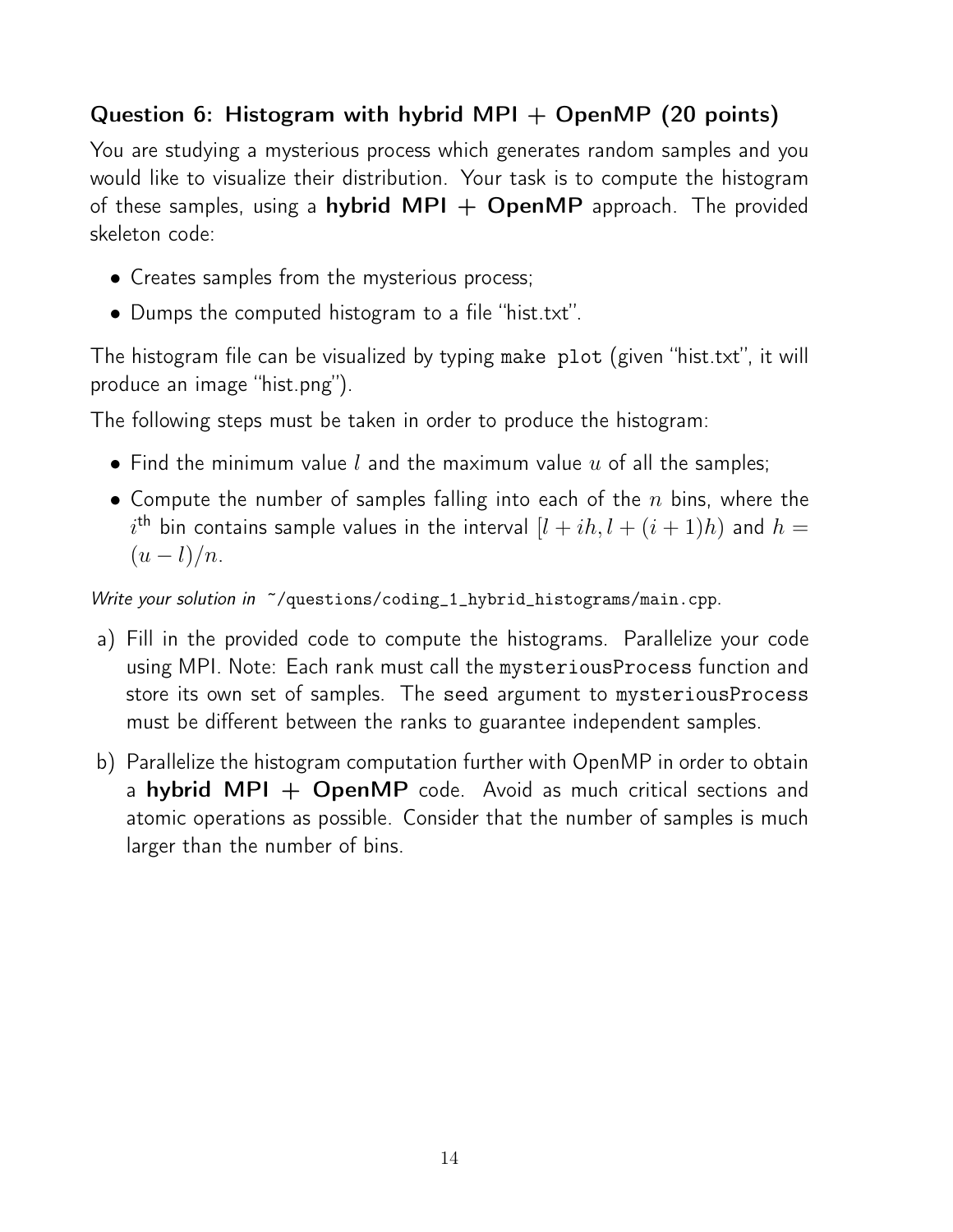#### Question 7: Monte Carlo, OpenMP and Diffusion (20 points)

We consider the steady state solution of the two-dimensional diffusion equation in the domain  $\Omega:=[0,~1]^2$ :

<span id="page-14-1"></span>
$$
\begin{cases} \frac{\partial^2 \rho(x,y)}{\partial x^2} + \frac{\partial^2 \rho(x,y)}{\partial y^2} = 0 & \text{in } (x, y) \in (0, 1) \times (0, 1) \\ \rho(x, y) = f(x, y) & \text{for } x \in \{0, 1\} \text{ or } y \in \{0, 1\}. \end{cases}
$$
(12)

Here,  $\rho(x, y)$  is the measure of the diffusing scalar quantity at position  $(x, y)$ . We wish to approximate the solution at a single point  $(x_0, y_0) \in \Omega$  using the Feynman-Kac method with Monte-Carlo sampling. The algorithm is as follows:

• Perform two-dimensional random walks starting from position  $(x_0, y_0) \in \Omega$ . Each step  $i$  of the walk increments the position along steps of constant size  $d > 0$  and random direction  $\theta_i \sim \mathcal{U}[0, 2\pi]$ :

$$
x_i = x_{i-1} + d\cos(\theta_i), \qquad y_i = y_{i-1} + d\sin(\theta_i), \tag{13}
$$

- Each random walk terminates when it leaves the domain  $\Omega$ ; the location where the walk crosses the boundary is denoted as  $(x_{\text{cross}}, y_{\text{cross}})$ .
- The steady state solution of the diffusion equation in  $(x_0, y_0)$  is approximated by the expected boundary value  $f(x_{\text{cross}}, y_{\text{cross}})$ , i.e.:

<span id="page-14-0"></span>
$$
\rho(x_0, y_0) = \mathbb{E}\left[f(x_{\text{cross}}, y_{\text{cross}})\right].\tag{14}
$$

Equation  $(14)$  can be approximated by Monte-Carlo sampling. Consider N independent random walks  $X^{(1)}(x_0,y_0),\; X^{(2)}(x_0,y_0),\; \ldots,\; X^{(N)}(x_0,y_0),$  all starting from location  $(x_0, y_0)$ , and then crossing the boundaries of the domain  $\Omega$  at different locations  $(x_{\text{cross}}^{(1)}, y_{\text{cross}}^{(1)}),~$   $(x_{\text{cross}}^{(2)}, y_{\text{cross}}^{(2)}),~$   $\ldots,~$   $(x_{\text{cross}}^{(N)}, y_{\text{cross}}^{(N)})$ . The Monte-Carlo estimate of  $\rho(x_0, y_0)$  is given by:

<span id="page-14-2"></span>
$$
\rho(x_0, y_0) = \mathbb{E}_N \left[ f(x_{\text{cross}}, y_{\text{cross}}) \right] = \frac{1}{N} \sum_{i=1}^N f(x_{\text{cross}}^{(i)}, y_{\text{cross}}^{(i)}) \tag{15}
$$

Write an OpenMP parallel program which approximates the steady state solution at  $x_0 = 0.3$  and  $y_0 = 0.4$  using the Monte Carlo integration scheme based on random walks with step size  $d = 0.01$ . The function on the boundary (in Equation [\(12\)](#page-14-1)) is given by  $f(x, y) = x$ . Perform batches of 100 random walks in parallel and stop when the sample standard deviation  $s_N$   $[f(x_{\text{cross}}, y_{\text{cross}})]$  is less